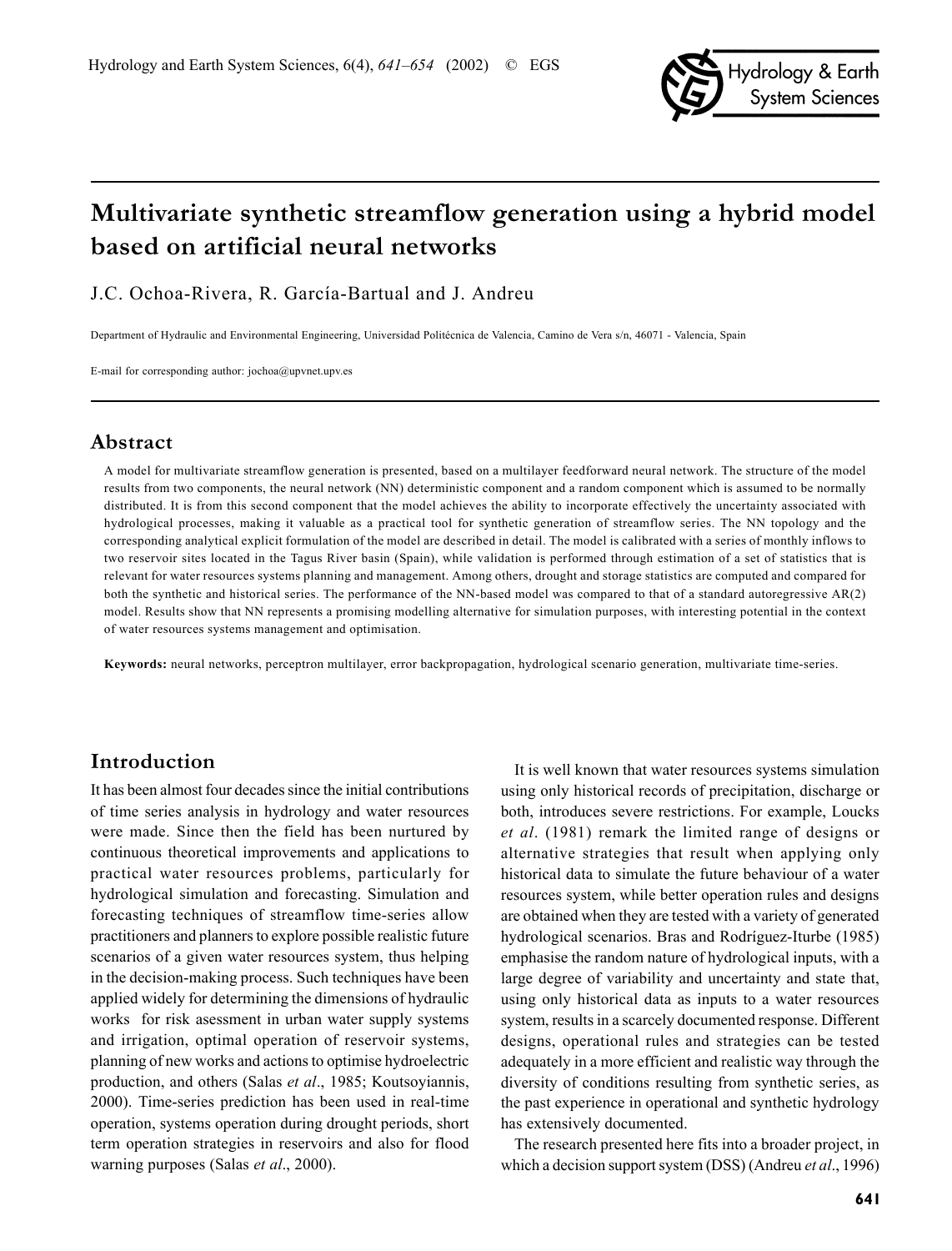has been used to estimate the risks of drought in the Tagus river basin. This is the longest river in the Iberian Peninsula. In the methodology applied, an essential phase is the generation of multiple future hydrological scenarios spanning several months in the future (between 24 and 60, depending on the basin); these are conditioned to the hydrological situation at the moment of the inquiry to the DSS. These multiple future scenarios are used to simulate the management of the water resource in the basin; the results are used in turn to estimate the statistics of future deficits (i.e. means, probabilities and distribution functions) and statistics of state variables (e.g. reservoir storage). Most of the rivers in the Iberian Peninsula experience droughts that last for several months. Hence, it is crucial that the synthetically generated future scenarios reproduce closely the statistics related to drought and storage. Presently, the DSS allows for synthetic data generation by means of classical stochastic models, such as autoregressive moving average (ARMA) models. The present work explores the possibilities of using neural networks (NN) as generators of future scenarios, with emphasis on the ability to reproduce the statistics related to drought and storage. This application relates to a study on a sub-basin of the Tagus river basin involving two reservoirs, the Entrepeñas with a capacity of 1639 hm<sup>3</sup> that regulates the river Guadiela, a tributary of the Tagus, and the Buendía, in the main course, with a capacity of 803 hm<sup>3</sup>. The location of the reservoirs is indicated in Fig. 1. Both reservoirs are used for irrigation, production of hydroelectricity, and urban water supply (CHT, 1999). If the results of this study show that NN are useful, the work can be extended to the other sub-basins, where multivariate modelling with more than two sites will be necessary.

The present study uses an artificial NN approach for nonlinear modelling of multivariate streamflow time-series. This technique is used for synthetic generation of monthly inflows to the two reservoirs. The research follows the lines initiated by several authors in the past, some of whom compared, in practical case studies, linear stochastic models with NN models, while others used mixed models, i.e. NN plus a random noise. Lachtermacher and Fuller (1994) modelled annual streamflow series using multi-layer feedforward error-backpropagation NN, with iterated multi-step prediction, where the single output of the model was used for subsequent forecasting. Then, a Box-Jenkins modelling approach was used to determine the appropriate number of inputs (previous values of past streamflows) in the NN. Raman and Sunilkumar (1995) built twelve different NNs, one for each month of the year, which were then used for streamflow generation for two reservoir sites. They compared the technique with results derived from a bivariate





Fig. 1*. Location of Entrepeñas and Buendía reservoirs in the Tagus River basin (Spain)*

AR(2) model. The authors report a better performance of the NNs approach. Boogard *et al*. (1998) proposed a hybrid model that included an NN and an ARMAX model and applied it to predict the depth of a lake. Zealand *et al.* (1999) used a one-hidden-layer NN for short-term streamflow prediction; the model performed better than a stochasticdeterministic catchment model. Anmala *et al*. (2000) used recurrent NNs to predict streamflows in three different basins and the results were an improvement on empirical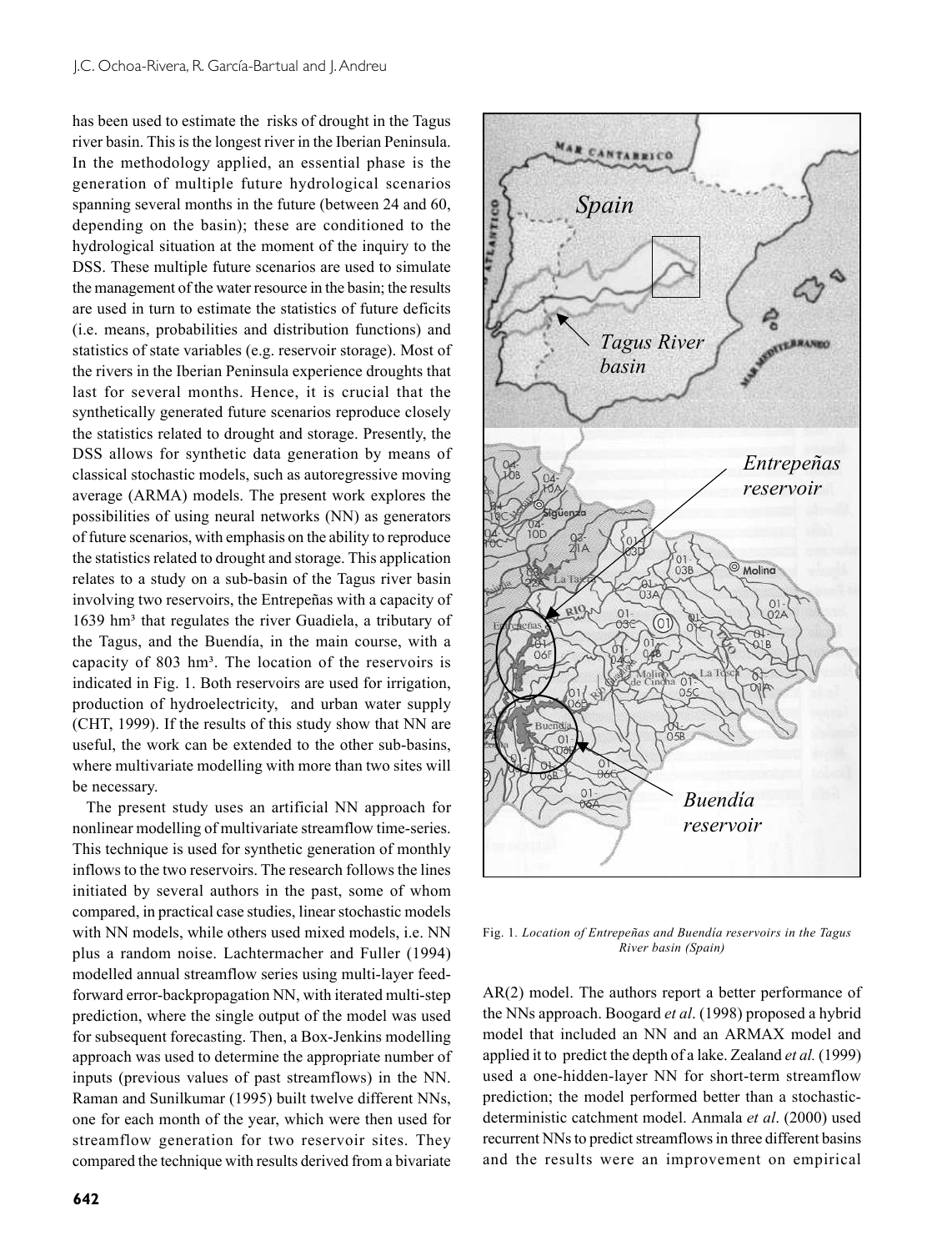approaches. Salas *et al*. (2000) forecast streamflows with horizonts from one to four months using several NNs, all trained with the error-backpropagation learning algorithm, with successful results overall. Deo and Thirumalaiah (2000) tested different learning algorithms to train multi-layer feedforward networks for time-series modelling of hourly discharges

The most extended techniques for synthetic streamflow generation and streamflow forecasting include simple and multiple linear regression, autoregressive moving average (ARMA) models, ARMA with exogenous variables (ARMAX) and ARMA and ARMAX models with periodic parameters. In all cases, a linear relationship between the relevant hydrological variables is assumed; this does not always yield the best results, and sometimes is even inadequate (Chakraborty *et al.,* 1992; Lachtermacher and Fuller, 1994; Raman and Sunilkumar, 1995; Lehtokangas *et al*., 1996). Classical nonlinear approaches typically require large amounts of exogenous information, which is not always available (Deo and Thirumalaiah, 2000). Some nonlinear and non-Gaussian techniques do not need exogenous information and behave better than linear models, as in the case of periodic gamma autoregressive processes PGAR (Fernandez and Salas, 1986), but they are univariate models. Different authors (Lapedes and Farber, 1988; Tang *et al*., 1991; Zealand *et al*., 1999; Imrie *et al*., 2000; and Salas *et al.,* 2000) have tested the capability of certain NN topologies to incorporate complex and non-linear hydrological relationships; they remark on their potentials and abilities as tools for hydrological forecasting.

The NN approach used here, the most widely referred to in the literature, is based on the well known one-hiddenlayer fee-forward architecture trained with the errorbackpropagation learning algorithm. The model developed has a deterministic component (NN), in addition to a normally distributed random noise, which takes into account the uncertainty typically affecting hydrological processes. The model is applied to generate monthly streamflow series which in turn are applied to real-time operation of the water resources system as mentioned above.

### **Data preprocessing**

The data used in this research comprised two series of monthly inflows to the Buendía and Entrepeñas reservoirs for the period October 1940 to September 1993 (i.e. 53 years). The modelling technique applied is essentially datadriven, i.e. there is no preconceived notion about the existing relationships between the variables. For efficient operation of such models, previous work on data-conditioning, normalising, and scaling of the variables must be undertaken.

As a first step, skewness was removed from the original records by the transformation given by

$$
X_{\nu\tau} = \log(Q_{\nu\tau} + c_{\tau}\overline{Q}_{\tau})
$$
\n(1)

with

$$
c_{\tau} = a/g_{\tau}^2 \tag{2}
$$

where  $Q_{vr}$  is the monthly inflow (hm<sup>3</sup> month<sup>-1</sup>) for month  $\tau$  $(\tau=1,...,12)$  and year  $v(v=1,...,N_a)$ ;  $N_a$  is the number of years of record of the series;  $\overline{Q}_{\tau}$  is the monthly average inflow for month  $\tau$ ; *a* is a dimensionless parameter of value 0.35 resulting from a regression analysis between  $g_t$  and  $c_t$ ;  $g_t$  is the skewness coefficient for the set  $Q_{1\tau}$ ,  $Q_{2\tau}$ , .....,  $Q_{N\tau}$ ; and  $X_{\nu\tau}$  is the normalised inflow, for year *v* and month  $\tau$ .

Equation (1) is the modified log-transformation suggested by Raman and Sunilkumar (1995), who used a single  $c<sub>\tau</sub>$ value, i.e. the same value for every month. But, in the present study, the optimal reduction in skewness was achieved using a different value for each month, as Eqn. (2) indicates. This equation was obtained by regression analysis of the monthly skewness coefficients,  $g<sub>z</sub>$  and their corresponding values of  $c_{\tau}$ 

To account for periodicity, the resulting series after transformation of Eqn. (1) were standardised to improve learning efficiency and overall operation of the NN (Salas *et al*., 2000). The standardisation was applied on a monthly basis, through equation

$$
Y_{\nu\tau} = \frac{X_{\nu\tau} - \overline{X}\tau}{s_{\tau}}
$$
\n(3)

where  $\overline{X}_{\tau}$ ,  $s_{\tau}$  are the sample mean and standard deviation of the normalised inflows for month  $\tau$ ; and  $Y_{\nu\tau}$  is the standardised value for month τ and year *v*.

Finally, an additional transformation was performed on the *Y* series for a convenient scale of the data to be processed by the NN. The range of variation was reduced to the interval  $[0,1]$ .

$$
Z_t = \frac{Y_t - Y_m}{Y_M - Y_m} \tag{4}
$$

being  $Y_t = Y_{vt}$  with  $t = 12(v-1)+\tau$ ;  $Y_M$ , the maximum value of the *Y* series; *Ym*, the minimum value of the *Y* series; and  $Z$ <sup>,</sup> the scaled value to be presented to the NN. This procedure helps to avoid internal numerical instabilities of the NN learning process and operation (Lapedes and Farber, 1988; ASCE-TCAANNH, 2000).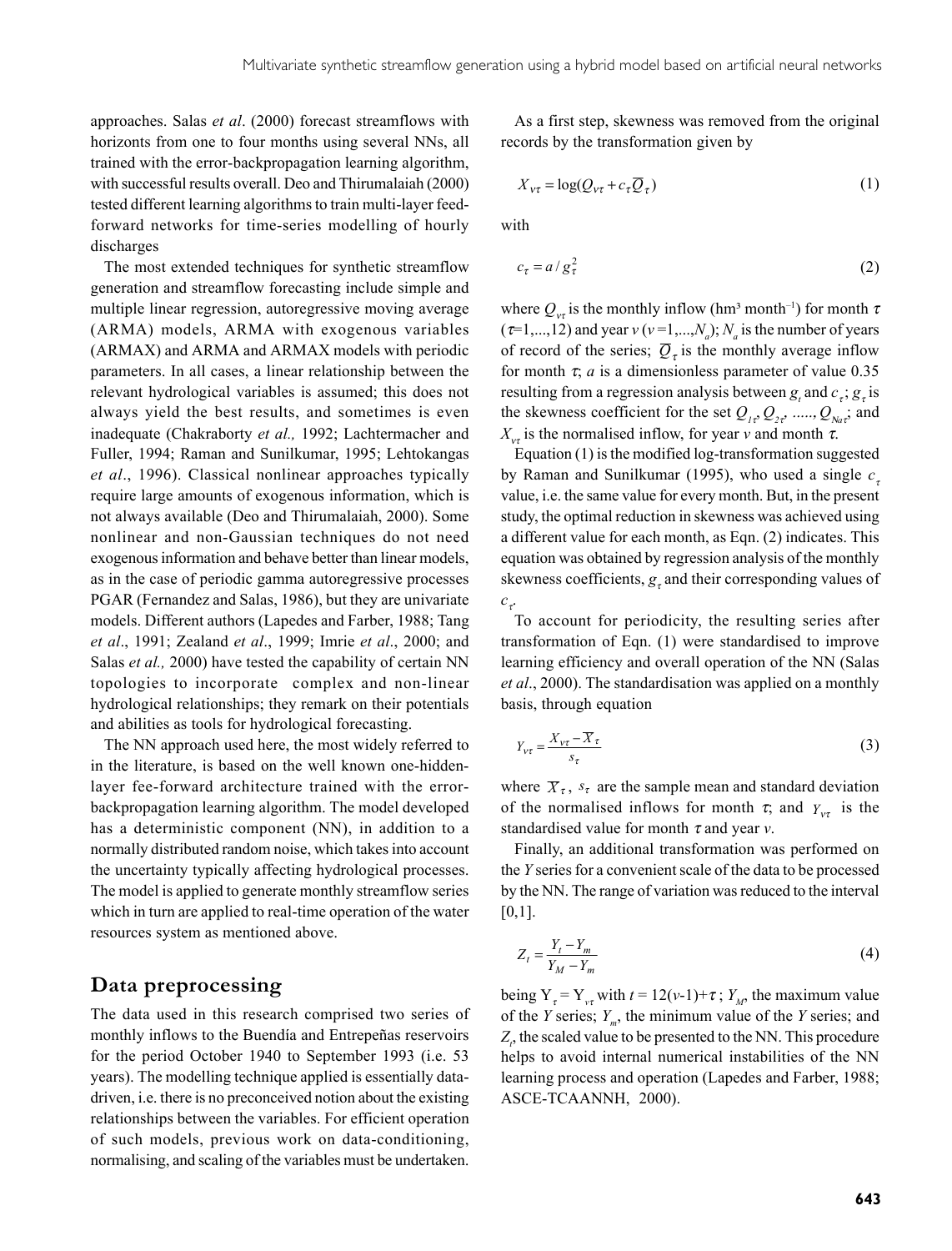# **Artificial neural network modelling**

#### TOPOLOGY

The scheme employed is the one-hidden-layer feed-forward NN, trained with the popular error-backpropagation learning algorithm (Rumelhart *et al.*, 1986). This NN configuration has been used successfully in many water resources systems applications and shows generally good abilities to model hydrological time series (Chakraborty *et al.,* 1992; Gupta *et al*., 2000; ASCE-TCAANNH, 2000).

For the Buendía and Entrepeñas reservoirs monthly inflow time series, the input and output nodes of the network are set so that the target values to be predicted are the immediate next-month inflows, given the two past values of the series.This number of past values derives from a previous exploratory phase, in which several numbers of past values (lag-intervals) were tested. When the number of lag-intervals were higher than two lags, no significant improvement of the model performance was achieved. Note that each new lag-interval introduces twice the number of hidden nodes as the number of parameters in the NN. In this way, if the relation *improvement of the model performance/number of additional parameters* is considered for each number of lagintervals tested, two lags are found to be the most appropriate number in this case study.

The inference is done simultaneously for the two sites, and therefore, a single network topology is used, as illustrated in Fig. 2. This approach implies a unique underlying non linear multivariate function involving two dependent variables, i.e., the one-step monthly inflow forecast for each of the reservoirs. An alternative to this procedure would be to design and train two independent networks, one for each of the sites. The former strategy has been adopted in this research, in favour of a simpler and more compact structure, being also the natural candidate for the interconnected hydrological system under consideration. On the other hand, the use of one single



*value*, Fig. 2. *Artificial neural network topology*

network in this case facilitates the overall formulation of the proposed hybrid model, providing an adequate framework for comparison to the traditional tools as the multivariate autoregressive models. Consequently, each *training exemplar*, or *pattern*, presented to the network consists of a *predictor section* with the input values  $\left[ x_1^{(0)}, x_2^{(0)}, x_3^{(0)}, x_4^{(0)} \right]$ , and a *criterion section* with the target<br>values  $\left[ y_1^{(2)}, y_2^{(2)} \right]$ . As indicated in Fig. 1, a small number of nodes in the hidden layer was adopted as a result of optimal dimensioning of the NN after some numerical experiments. Optimal network geometry is a highly dependent problem and no general procedures or theories have been established (Maier and Dandy., 2000). In this study, only one-hidden-layer achitectures were tested, since sufficient degrees of freedom can always be provided by changing the number of nodes in the hidden layer (Hornik *et al*., 1989). The approach followed here to determine the optimal network dimension was to begin with the simplest possible architecture containing a single hidden unit, and train the network. Then, the number of hidden nodes was increased and the network retrained, repeating this stagewise process until no significant improvement in network performance, in terms of its predictive capabilities, was obtained. After this trial-and-error procedure, the best results were obtained with the network indicated in Fig. 1 and this was finally adopted.

#### FORMULATION

As usual, the segments in Fig. 1 connecting nodes between consecutive layers are associated with weights:  $w_{ij}^{(l)}(n)$  will indicate the weight for the connection between node *i* of the layer *l*-1 and and node *j* of the layer l. For the one-hiddenlayer topology, *l*=1, 2. The net incoming value to a node, also known as the *post synaptic potential* (*PSP*), is calculated as

$$
v_j^{(l)} = \sum_{i=0}^{m_{l-1}} w_{ij}^{(l)} y_i^{(l-1)}; \quad l = 1,2
$$
 (5)

where  $y_i^{(l-1)}$  is the output from node *i* in layer *l*-1; and  $m_{l-1}$ is the number of nodes in layer *l*-1.

In this linear combination, the values  $y_0^{(l)}$  are taken equal to 1, that is to say, the upper node or node 0 (Fig. 1) of the input layer and hidden layer are *fictitious nodes* producing unity as output, introducing a bias term. This makes weights  $w_{0j}^{(l)}$  act as independent terms in the linear combination of Eqn. (5). They are usually referred to as *threshold parameters* for the node *j* in layer *l*.

The *activation function* in each node is a non-linear function transforming the PSP into an output or *activation*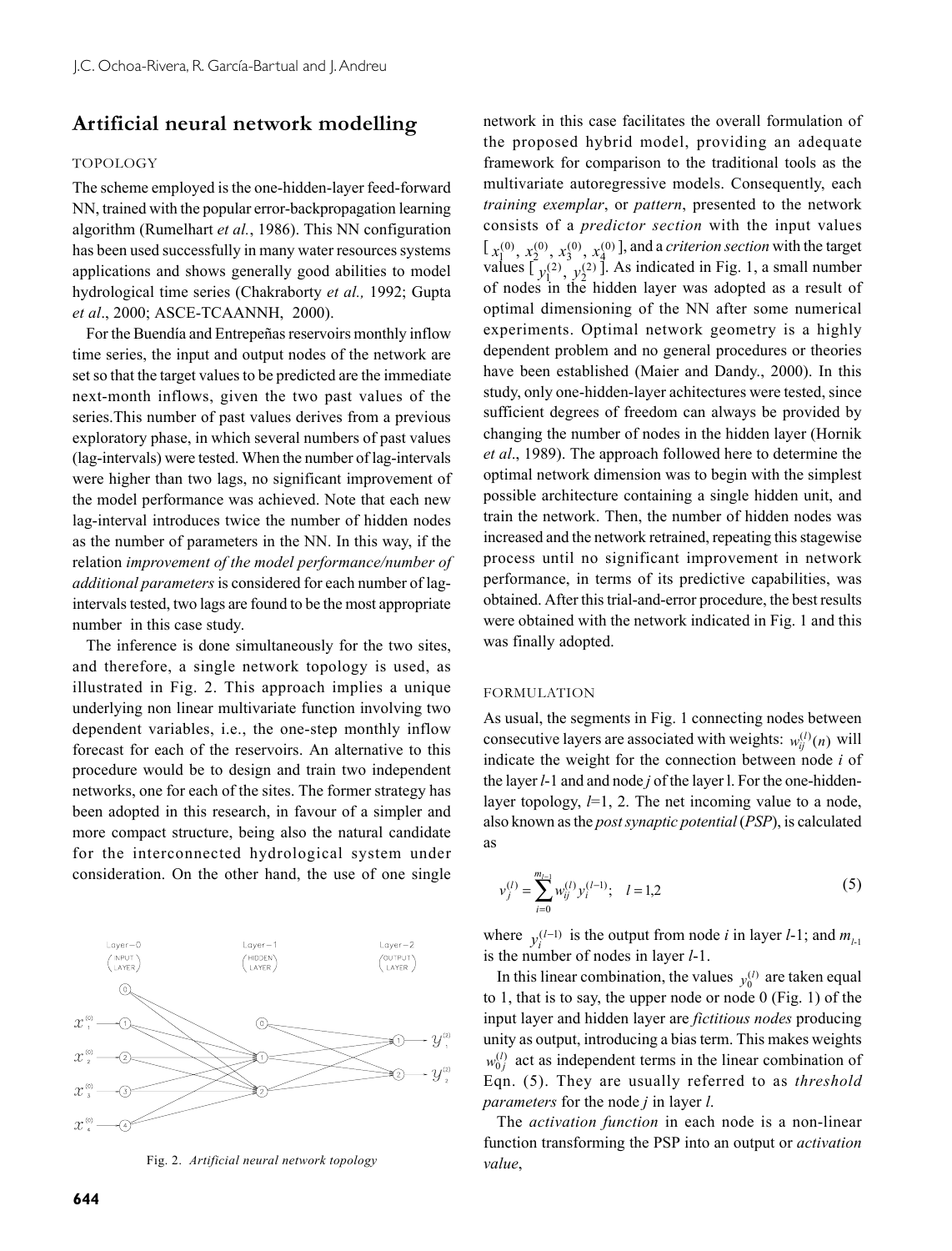$$
y_j^{(l)} = f(v_j^{(l)})\tag{6}
$$

where  $y_j^{(l)}$  is the output from node *j* (*j*=1, 2, ..., *m<sub>l</sub>*) in layer  $l$  ( $l$ =1, 2), and  $f$  ) is the non-linear operation performed in the node using a certain activation function.

In this study, *sigmoid functions* were used as activation functions, with output ranges  $[0,1]$  and  $[-1,1]$ , given respectively by

$$
f(v) = \frac{1}{1 + e^{-v}}
$$
 (7)

and

$$
f(v) = \frac{2}{1 + e^{-v}} - 1
$$
 (8)

These sigmoids or activation functions are very attractive since they are easily handled in the training process of the NN (ASCE-TCAANNH, 2000). The final results were obtained with the *bipolar sigmoid* of Eqn. (8), which gave the fastest training and lower prediction errors. Other recent applications (e.g. Zealand *et al*., 1999; Salas *et al*., 2000) also used Eqn. (8) successfully for the activation function of these NN architectures.

The nodes in the input layer, or layer 0, do not perform any operation. They are passive nodes, just allowing presentation of the inputs (*x*'s values) to the network. Therefore,  $y_j^{(0)} = x_j^{(0)}$  ( $j = 1,...,4$ ), while  $y_0^{(0)}$  is as stated previously.

The normalised, standardised and scaled values of monthly inflows (*Z* series) are taken as inputs and target outputs of the NN:

$$
x_1^{(0)} = Z_{t-2}(b) \quad x_2^{(0)} = Z_{t-2}(e)
$$
  
\n
$$
x_3^{(0)} = Z_{t-1}(b) \quad x_4^{(0)} = Z_{t-1}(e)
$$
  
\n
$$
y_1^{(2)} = Z_t(b) \quad y_2^{(2)} = Z_t(e)
$$
\n(9)

where (*b*) stands for Buendía reservoir and (*e*) is for Entrepeñas reservoir.

The overall operation of the NN is a non-linear black box that transforms  $x_1^{(0)}$ ,  $x_2^{(0)}$ ,  $x_3^{(0)}$ ,  $x_4^{(0)}$  into  $y_1^{(2)}$ ,  $y_2^{(2)}$ , through a non-linear function which results from the successive application of the single activation functions of the nodes in consecutive layers. It may be described analytically as shown below.

The final outputs of the NN are the activation values of nodes or *artificial neurons* in the output layer, given by

$$
y_r^{(2)} = \frac{2}{1 + \exp\left[-\sum_{q=0}^2 w_{qr}^{(2)} y_q^{(1)}\right]} - 1, \quad r = 1, 2
$$
 (10)

in which,  $w_{qr}^{(2)}$  are the weights associated with segments

between the hidden and output layer; and  $y_q^{(1)}$  are the activation values of hidden nodes, given by

$$
y_q^{(2)} = \frac{2}{1 + \exp\left[-\sum_{p=0}^4 w_{pq}^{(1)} y_p^{(0)}\right]} - 1, \quad q = 1, 2
$$
 (11)

where

$$
y_0^{(0)} = 1
$$
 and  $y_p^{(0)} = x_p^{(0)}$ , for  $p = 1,...,4$ 

The resulting non-linear function transforming  $x_1^{(0)}$ ,  $x_2^{(0)}$ ,  $x_3^{(0)}$ ,  $x_4^{(0)}$  into  $y_1^{(2)}$ ,  $y_2^{(2)}$  can be obtained by combining Eqns. (10) and (11):

$$
y_r^{(2)} = 2{1 + \exp[-\sum_{q=0}^{2} w_{qr}^{(2)} (2[1 + \exp(-\sum_{p=0}^{4} w_{pq}^{(1)} x_p^{(0)})]^{-1} - 1)}]^{-1} - 1,
$$
\n
$$
r = 1, 2
$$
\n(12)

Therefore, the proposed NN can be interpreted as a nonlinear regression (Stern, 1996), with the weights  $w_i^{(l)}$ playing the role of parameters to be estimated.

From this perspective, the problem of estimating  $w_i^{(l)}$ parameters can be regarded as a non-linear optimisation problem without restrictions. A convenient objective function can be the mean squared error function (MSE), which is given by

$$
MSE = \frac{1}{2N_p} \sum_{n=1}^{N_p} \sum_{j=1}^{2} [d_j(n) - y_j^{(2)}(n)]^2
$$
 (13)

in which  $N_p$  is the number of patterns or training exemplars shown to the network. In this study,  $N_p$ =634, extracted from the 53 years of monthly records;  $y_j^{(2)}(n)$  are the output values produced by the NN (Eqn. 12), when the predictors  $(x_1^{(0)}, x_2^{(0)}, x_3^{(0)}, x_4^{(0)}$  of exemplar *n* are processed;  $d_j(n)$ , with  $j=1, 2$ , are the target values specified in the criterion section of the exemplars, that is, the values observed subsequently. In the present study, those target values are those observed subsequently in the *Z* series for the Buendía and Entrepeñas reservoirs.

#### TRAINING

The popular error-backpropagation algorithm was used to train the proposed NN. The method is not as fast as other techniques, and sometimes requires slow training sessions to achieve convergence (Cheng and Titterington, 1994; Stern, 1996). This is not a serious limitation when the NN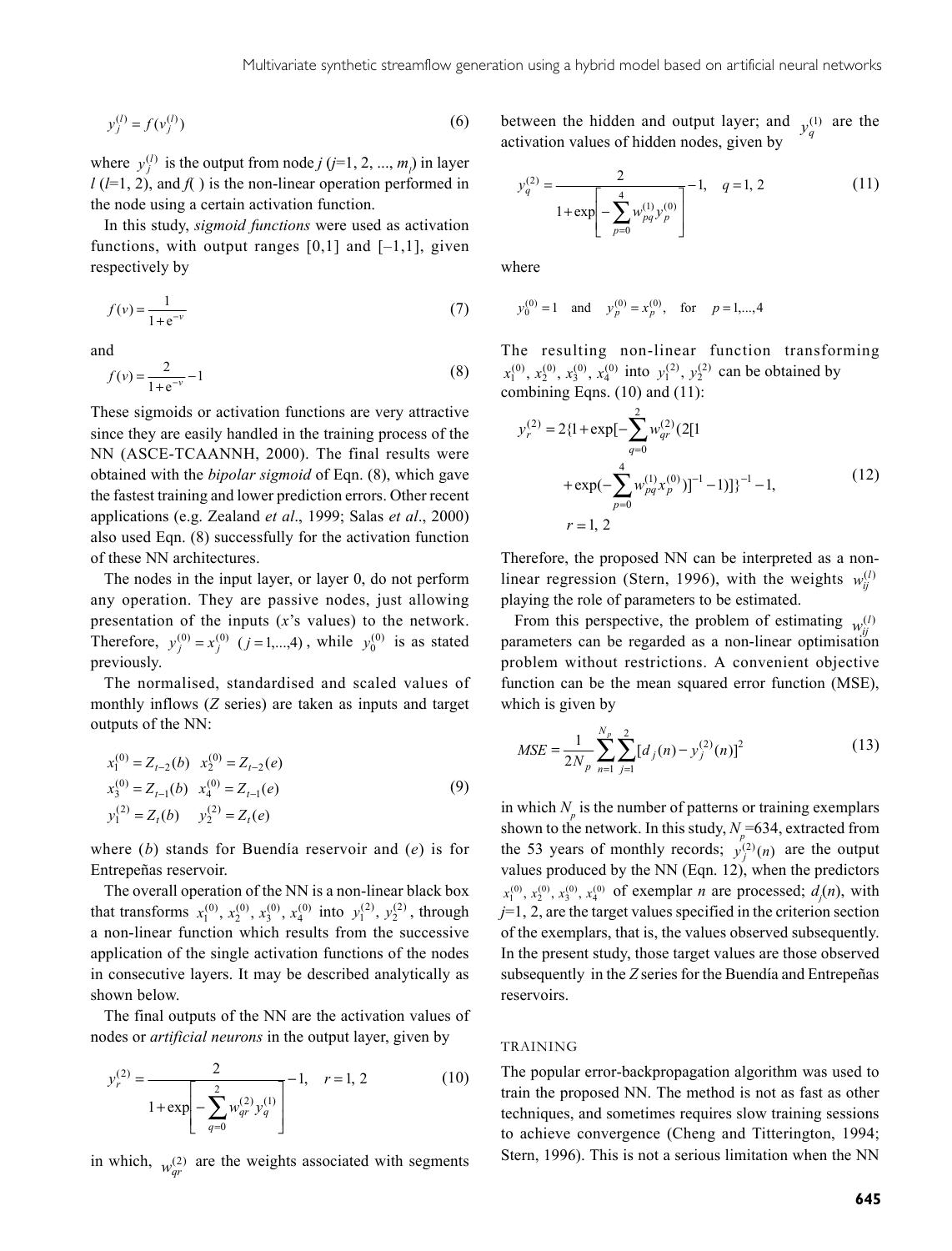architecture is not too complex, as in this case, while there are other benefits such as the robustness of the method.

The training process must aim to find optimal values of synaptic weights  $w_i^{(l)}$ , producing minimum differences between target values and predicted or calculated ones, as indicated by

$$
e_j(n) = d_j(n) - y_j^{(2)}(n), \quad j = 1, 2;
$$
  
\n
$$
n = 1, 2, ..., N_p
$$
 (14)

where  $e_j(n)$  for  $j=1, 2$  are the errors for exemplar *n*. Note that  $e_j(n)$  is included in Eqn. (13).

The training process was applied in a sequential mode or *exemplar-mode training*, so that the set of weights was modified successively after each exemplar processing as

$$
w_{jk}^{(l)}(n+1) = w_{jk}^{(l)}(n) + \Delta w_{jk}^{(l)}(n)
$$
\n(15)

where  $\Delta w_{ik}^{(l)}(n)$  is the corresponding weight change. This procedure is very simple to implement and provides effective solutions in most cases (Haykin, 1999). To ensure effective learning by the network, the training patterns were presented to the network in a randomised way. Weight changes  $\Delta w_{ik}^{(l)}(n)$  are evaluated by a gradient descent method; this, basically, calculates sensitivity of the current training error to changes in each of the network weights modifying it according to

$$
\Delta w_{jk}^{(l)}(n) = \alpha [\Delta w_{jk}^{(l)}(n-1)] + \eta \delta_k^{(l)}(n) y_j^{(l-1)}(n)
$$
\n(16)

where  $\alpha$  is the momentum constant;  $\eta$  is the learning rate; and  $\delta_k^{(l)}(n)$  is the local gradient for node *k* in layer *l*. Details of the procedure can be found in Haykin (1999). In the case study presented here, best training resulted from values  $\alpha$  = 0 and  $\eta = 0.03$ . During each individual training session,  $\alpha$ values (from 0 to 1) were kept constant, while  $\eta$  was progressively decreased from 0.5 at the beginning of training, to 0.01, to accelerate convergence during initial stages of the process and to avoid, in the final steps, damping of the error function trajectory around the minimum. To avoid local minima, the training procedure was repeated from independent initial conditions concerning weight values. The numerical experiments showed that changing the value of  $\alpha$  affected the total training time only slightly but, in this case, resulted in no significant differences in the final weights of the calibrated network.

### **NN with random component**

In all cases the training was stopped after the error function showed neglegible decreases, with no restrictions to the

| Table 1. Computed statistics for residual series |
|--------------------------------------------------|
|--------------------------------------------------|

| <i>Statistics</i> | Buendía  |          | Entrepeñas |          |
|-------------------|----------|----------|------------|----------|
|                   | NN       | AR(2)    | NN         | AR(2)    |
| Mean              | 0.006    | $-0.004$ | 0.005      | $-0.005$ |
| Std. Dv.          | 0.574    | 0.575    | 0.545      | 0.546    |
| Skewness Coef.    | 0.654    | 0.654    | 0.594      | 0.582    |
| Maximum           | 2.039    | 2.023    | 2.183      | 2.243    |
| Minimum           | $-1,526$ | $-1642$  | $-1.644$   | $-1.878$ |

number of epochs needed. The training process of the neural network was carried out using the generalised software package SERENA. This latter has been developed by the authors of this study as a part of a broader project.

Once the network was trained, a statistical analysis of prediction errors was performed over the *Y* series, i.e. normalised and standardised series after Eqn. (3). Figure 3 shows such prediction errors or *observed residual series*,  $\varepsilon$ <sub>i</sub>, for both reservoirs. Table 1 summarises statistics computed for both residual series.

While the mean value is almost 0, as expected, a certain positive skewness of residuals is obtained in both cases. Figure 4 shows the corresponding frequency histograms.

Finally, the autocorrelation functions of the residual series and month-to-month correlations were computed, (Figs. 5 and 6). While the autocorrelation values and those of monthto-month correlations were negligible, a value of 0.861 for cross-correlation is obtained between the two residual series.

To build a model for synthetic generation of monthly inflows in the Buendía and Entrepeñas reservoirs, a *white noise generator*,  $\xi$ , was considered.  $\xi$  is a normally distributed and uncorrelated random signal with zero mean and standard deviation equal to 1. Then, the random component for both reservoir sites,  $\varepsilon'_{i}$  is defined by

$$
\{\varepsilon'\}_t = \mathbf{B}\{\xi\}_t\tag{17}
$$

with

$$
\mathbf{B}\mathbf{B}^{\mathrm{T}} = \Sigma \tag{18}
$$

where  $\Sigma$  is the matrix of variances ( $\sigma_b^2$ ,  $\sigma_e^2$ ) and covariances  $(\sigma_{ba}, \sigma_{ab})$  of the observed residual series, as indicated in expression (19). As  $\Sigma$  is the Gramian matrix of **B**, this last one is unknown and has to be found by solving the matrix Eqn. (18).

$$
\Sigma = \begin{bmatrix} \sigma_b^2 & \sigma_{be} \\ \sigma_{eb} & \sigma_e^2 \end{bmatrix}
$$
 (19)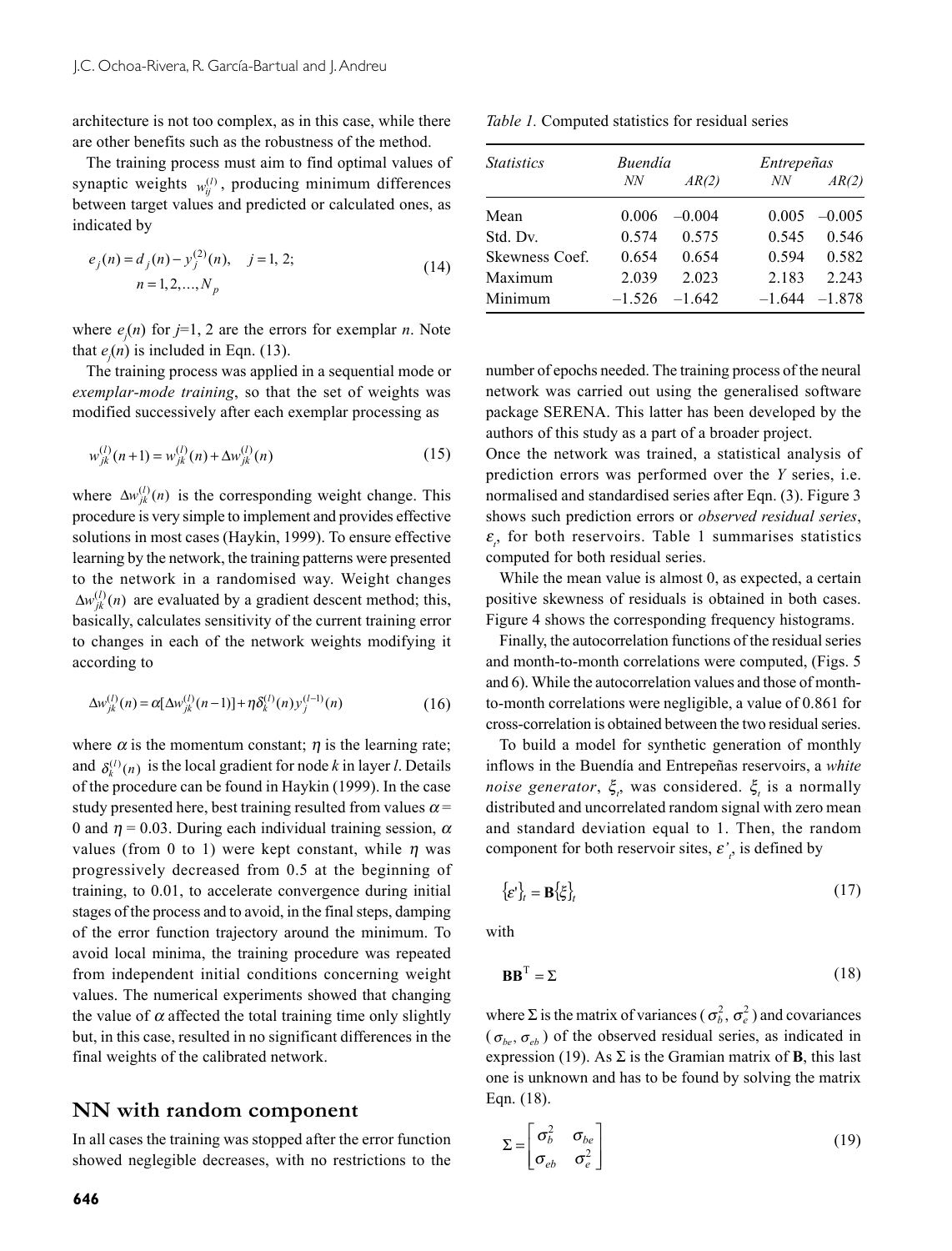

Fig. 3. *Residual series. (a) Buendía (b) Entrepeñas*



Fig.3. *Frequency histograms of residual series. (a) Buendía (b) Entrepeñas*



Fig. 4. *Autocorrelation functions of residual series. (a) Buendía (b) Entrepeñas*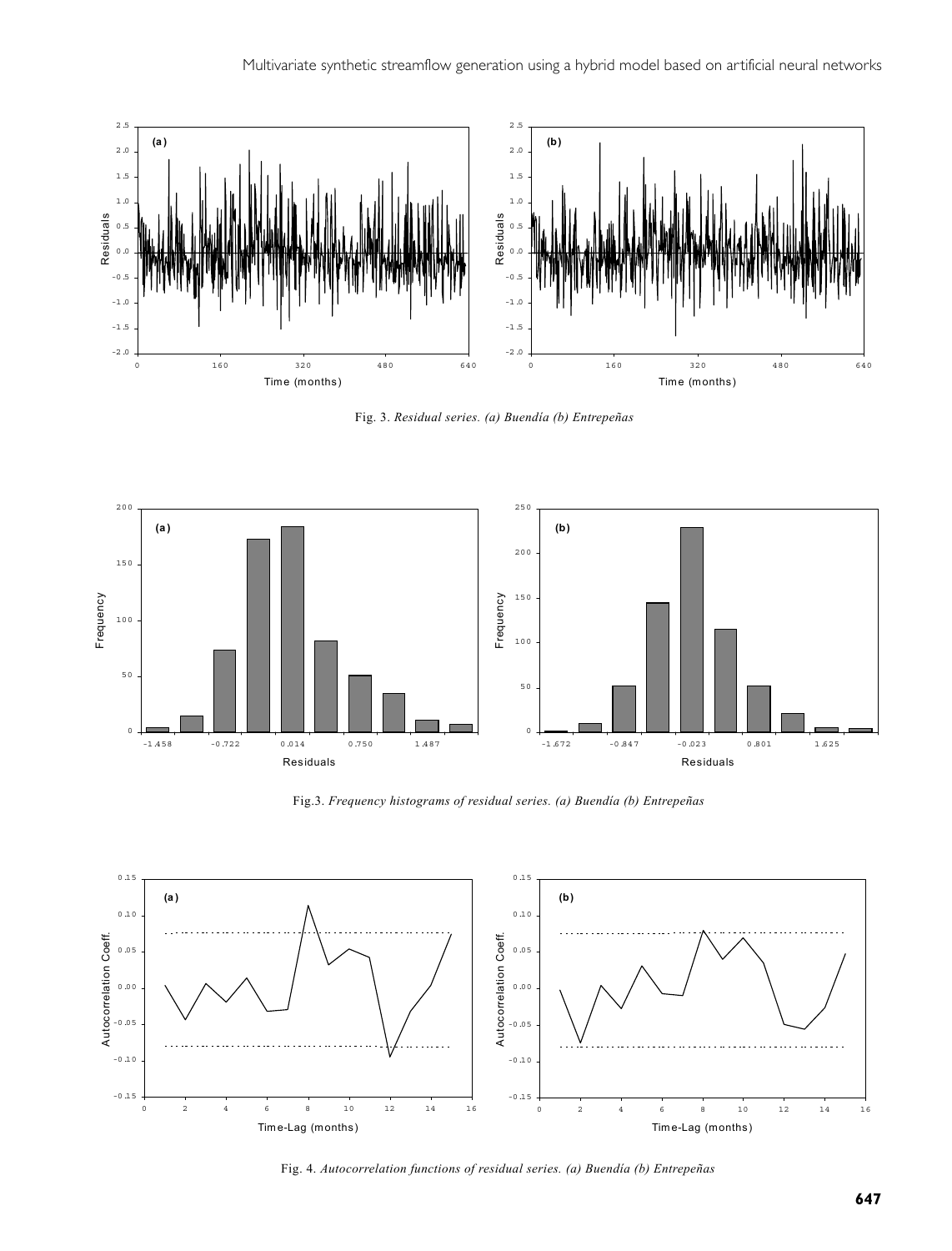

Fig. 6. *Month-to-month correlations of residual series. (a) Buendía (b) Entrepeñas*

Equations (17) and (18) result from the assumption of residuals distributed as a bivariate normal distribution.

Taking **B** as a lower triangular matrix, and forcing  $\Sigma$  to be a positive semi-definite matrix, Eqn. (18) has a unique solution. This technique is documented in detail in Bras and Rodríguez-Iturbe (1985).

Equation (17) defines the two stochastic components to be added to the previously formulated NN-deterministic approach, and can be re-written as

$$
\begin{Bmatrix} \varepsilon_t^{\prime b} \\ \varepsilon_t^{\prime e} \end{Bmatrix} = \begin{bmatrix} b_{11} & 0 \\ b_{21} & b_{22} \end{bmatrix} \begin{bmatrix} \xi_t^{\prime b} \\ \xi_t^{\prime e} \end{bmatrix}
$$
 (20)

The two components are to be assembled over the normalised and standardised series (*Y* series). Consequently, the NN component, as given in a compiled form by Eqn. (12), needs to be de-scaled first. The final form of the model is the sum of both components, as given by

$$
\begin{Bmatrix} Q_t^{\prime b} \\ Q_t^{\prime e} \end{Bmatrix} = F\left(\begin{Bmatrix} Y_t^{\prime b} \\ Y_t^{\prime e} \end{Bmatrix} + \begin{Bmatrix} \varepsilon_t^{\prime b} \\ \varepsilon_t^{\prime e} \end{Bmatrix}\right)
$$
\n(21)

where  $Q_t^b$  and  $Q_t^e$  are the synthetic values produced by the model (hm<sup>3</sup> month<sup>-1</sup>),  $Y_t^b$  and  $Y_t^e$  are the values produced by the NN scheme (including de-scaling after Eqn. (12)), and  $\varepsilon_t^b$  and  $\varepsilon_t^{\prime e}$  are the corresponding stochastic components for the Buendía and Entrepeñas reservoirs, given by Eqn. (20). Function *F* represents the inverse of the preprocessing operations defined by Eqns. (3) and (1) respectively, that is,

$$
X'_{v\tau} = (Y'_{v\tau} + \varepsilon'_{v\tau})s_{\tau} + \overline{X}_{\tau}
$$
\n(22)

$$
Q_{\rm vt}^{\rm'} = 10^{X_{\rm vt}^{\rm'}} - c_{\tau} \overline{Q}_{\tau}
$$
 (23)

with  $\tau = t-12(\nu-1)$ .

The proposed scheme is a hybrid stochastic-deterministic model for hydrological scenario synthetic generation, in terms of monthly series of reservoir inflows.

### **Multivariate statistical model**

For comparison purposes, an autoregressive model of order 2, AR(2), was applied to the data series of Buendía and Entrepeñas. Model AR(2) represents the time dependence of a value  $Y<sub>t</sub>$  of a period  $t$  as a function of the two previous values  $Y_{t-1}$  and  $Y_{t-2}$  corresponding to periods  $t-1$  and  $t-2$ . Its formulation is given by

$$
\{Y\}_t = \Phi_1 \{Y\}_{t-1} + \Phi_2 \{Y\}_{t-2} + \Theta_0 \{\xi\}_t \tag{24}
$$

being  $Y_t$  stationary time series normally distributed. In this study, those series were taken from the set of values stated in Eqn. (3), i.e. normalised and standardised inflows to the Buendía and Entrepeñas reservoirs.  $\xi$ <sub>t</sub> is a random signal,

*Table 2.* Estimated values of AR(2) model parameters

| Component | Matrix $\Phi$ , | Matrix $\Phi$ , | Matrix $\Theta$ <sub>o</sub> |
|-----------|-----------------|-----------------|------------------------------|
| 1,1       | 0.664           | 0.163           | 0.587                        |
| 1,2       | 0.093           | $-0.097$        | 0.000                        |
| 2,1       | 0.030           | $-0.038$        | 0.483                        |
| 2,2       | 0.667           | 0.193           | 0.278                        |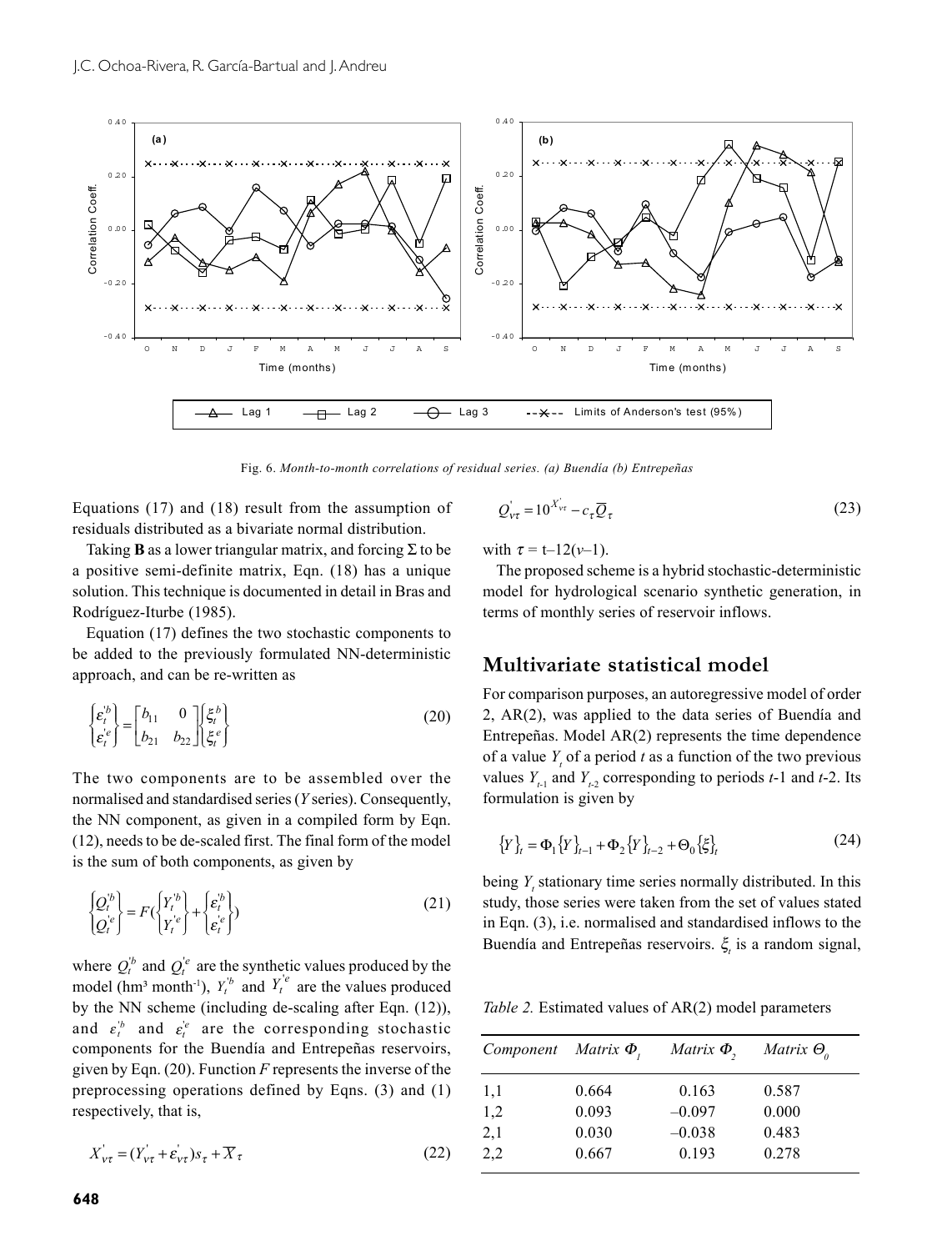which is also normally distributed with mean zero and variance one.  $\mathbf{\Phi}_1$ ,  $\mathbf{\Phi}_2$  and  $\mathbf{\Theta}_0$  are parameter matrices, which were estimated by the method of moments (Salas *et al*., 1980}. Since the month-to-month correlations of the standardised inflow series are not significant statistically, as Fig. 7 indicates, parameter matrices were assumed to be constant.

The AR(2) modelling process consisted of two steps: firstly, the model was calibrated and, then, it was used for generating synthetic streamflow series in both reservoirs. Table 2 presents estimated values of AR(2) model parameters, and Table 1 shows the statistics of the residual series, which are very similar to those of the NN modelling. In particular, it can be seen that skewness coefficients of the residual series from both models are practically the same, showing that non-linear processing of the NN model does not induce any skew.

### **Evaluation of models' performance**

The two multivariate models, after calibration, were used for synthetic generation of a total of 200 synthetic series of monthly inflows at both geographical sites, each series 53 years in length. All the series, synthetic and historical, were also aggregated using a time level of aggregation of one year.

For evaluation of the models' performance, certain relevant statistics were computed from both historical and synthetic series and then compared. This comparison is the right way to validate a model if it is intended for water resources systems planning and management management and planning (Jackson, 1975; Salas *et al*., 1980; Stedinger and Taylor, 1982; Fernandez and Salas, 1986; Kendal and

Dracup, 1991; Basson and van Rooyen, 2001). Therefore, considering that the proposed model is not a forecasting approach, the performance of the NN-based model must not be evaluated by using the classical procedure of splitting all available data into training and validation (and/or) test sets. The statistics were calculated over the monthly and annual series, and then *verification* and *validation* processes were done. As Stedinger and Taylor (1982) report, these are two important stages of the development and use of a stochastic streamflow model. Verification consists of demonstrating that the statistics explicitly involved in the model formulation are statistically the same for both generated and historical flows; validation of a streamflow model is the demonstration that such a model is capable of reproducing statistics which are not explicitly included in its formulation. In this study, verification statistics (means, standard deviations, lag-1 correlations and lag-2 correlations) were included in addition to some relevant validation statistics related to droughts and storage of the series. The computed statistics were grouped into four different categories:

- *Basic statistics*. Mean, standard deviation and skewness coefficient, all computed over the series in their original scale ( $\text{hm}^3$  month  $^{-1}$ ).
- **•** *Series persistence statistics*. These statistics are related to autocorrelation and cross-correlation functions. Both were computed over the normalised and standardised series.
- *Drought statistics*. A given percentage of the mean discharge  $(Q_{\mu})$  is taken as a threshold, so that each group



Fig. 7*. Month-to-month correlations of standardised inflow series. (a) Buendía (b) Entrepeñas*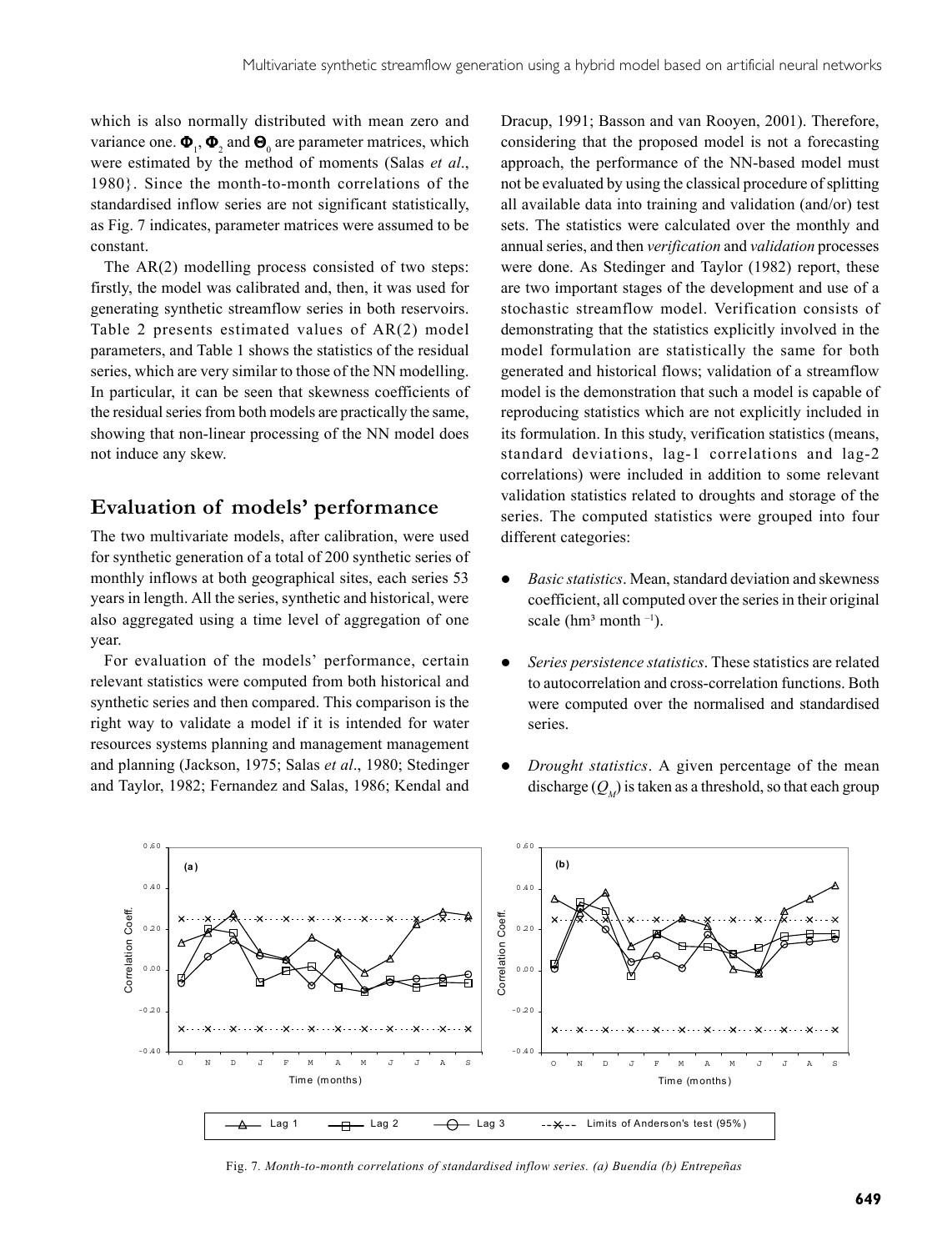| <i>Statistics</i>                                      | <i>Buendía</i> |       | Entrepeñas |       |
|--------------------------------------------------------|----------------|-------|------------|-------|
|                                                        | <b>NN</b>      | AR(2) | <b>NN</b>  | AR(2) |
| <b>BASIC STATISTICS OF MONTHLY SERIES</b>              |                |       |            |       |
| Mean                                                   | 0.028          | 0.020 | 0.012      | 0.016 |
| Standard deviation                                     | 0.129          | 0.077 | 0.113      | 0.042 |
| Skewness coefficient                                   | 0.535          | 0.441 | 0.376      | 0.212 |
| <b>SERIES PERSISTENCE STATISTICS OF MONTHLY SERIES</b> |                |       |            |       |
| Buendía                                                | 0.276          | 0.329 | 0.283      | 0.303 |
| Entrepeñas                                             | 0.247          | 0.282 | 0.317      | 0.355 |
| MAXIMUM MONTHLY DROUGHT STATISTICS                     |                |       |            |       |
| Frequency                                              | 0.166          | 0.211 | 0.144      | 0.226 |
| Length                                                 | 0.150          | 0.176 | 0.217      | 0.333 |
| Intensity                                              | 0.116          | 0.119 | 0.132      | 0.112 |
| Magnitude                                              | 0.144          | 0.250 | 0.119      | 0.331 |
| MAXIMUM ANNUAL DROUGHT STATISTICS                      |                |       |            |       |
| Frequency                                              | 0.191          | 0.265 | 0.201      | 0.285 |
| Lenght                                                 | 0.210          | 0.225 | 0.165      | 0.236 |
| Intensity                                              | 0.112          | 0.025 | 0.040      | 0.166 |
| Magnitude                                              | 0.052          | 0.114 | 0.195      | 0.189 |
| <b>MONTHLY STORAGE STATISTICS</b>                      |                |       |            |       |
| Reservoir capacity                                     | 0.267          | 0.283 | 0.468      | 0.504 |
| Hurst coefficient                                      | 0.039          | 0.053 | 0.085      | 0.098 |
| <b>ANNUAL STORAGE STATISTICS</b>                       |                |       |            |       |
| Reservoir capacity                                     | 0.320          | 0.345 | 0.501      | 0.540 |
| Hurst coefficient                                      | 0.068          | 0.096 | 0.146      | 0.171 |

*Table 3*. Relative root-mean-squared differences (RRMSD) of the synthetic statistics

of consecutive values below it defines a single drought, with its duration, intensity (threshold minus minimum value) and magnitude (total volume below threshold). The frequency of droughts, together with the basic descriptors, have been computed for all series in both reservoirs, including annual and monthly series. Special attention is given to statistics of maximum droughts.

The first three categories of statistics were calculated according to Salas *et al*. (1980).

*Storage statistics*. The hypothetical reservoir storage capacity to guarantee a given percentage of  $Q<sub>M</sub>$  has been calculated for all the series during the period of 53 years. Again, statistics are computed from the monthly and annual series. Also, Hurst coefficients were computed and compared in all cases.

This group of statistics was computed according to Loucks *et al*. (1981) and Salas *et al*. (1980).

All the statistics in the four groups were computed for each of the 200 synthetic series and then averaged over the ensemble. Also, the statistical descriptors were computed from the historical records at Buendía and Entrepeñas reservoirs. These were compared, systematically, with averages computed for the synthetic series. All the results were plotted to give a general qualitative idea of each model's performance, and for each single graphic, the relative root-mean-squared difference (RRMSD) was obtained for both the AR(2) and NN-based model. Table 3 comprises all computed values of the RRMSD, while graphical results corresponding to the most relevant tests have been selected and presented (Figs. 8 to 11).

Results show that the AR(2) model reproduces the empirical standard deviations better than the NN-based model although the differences are not large. The correlation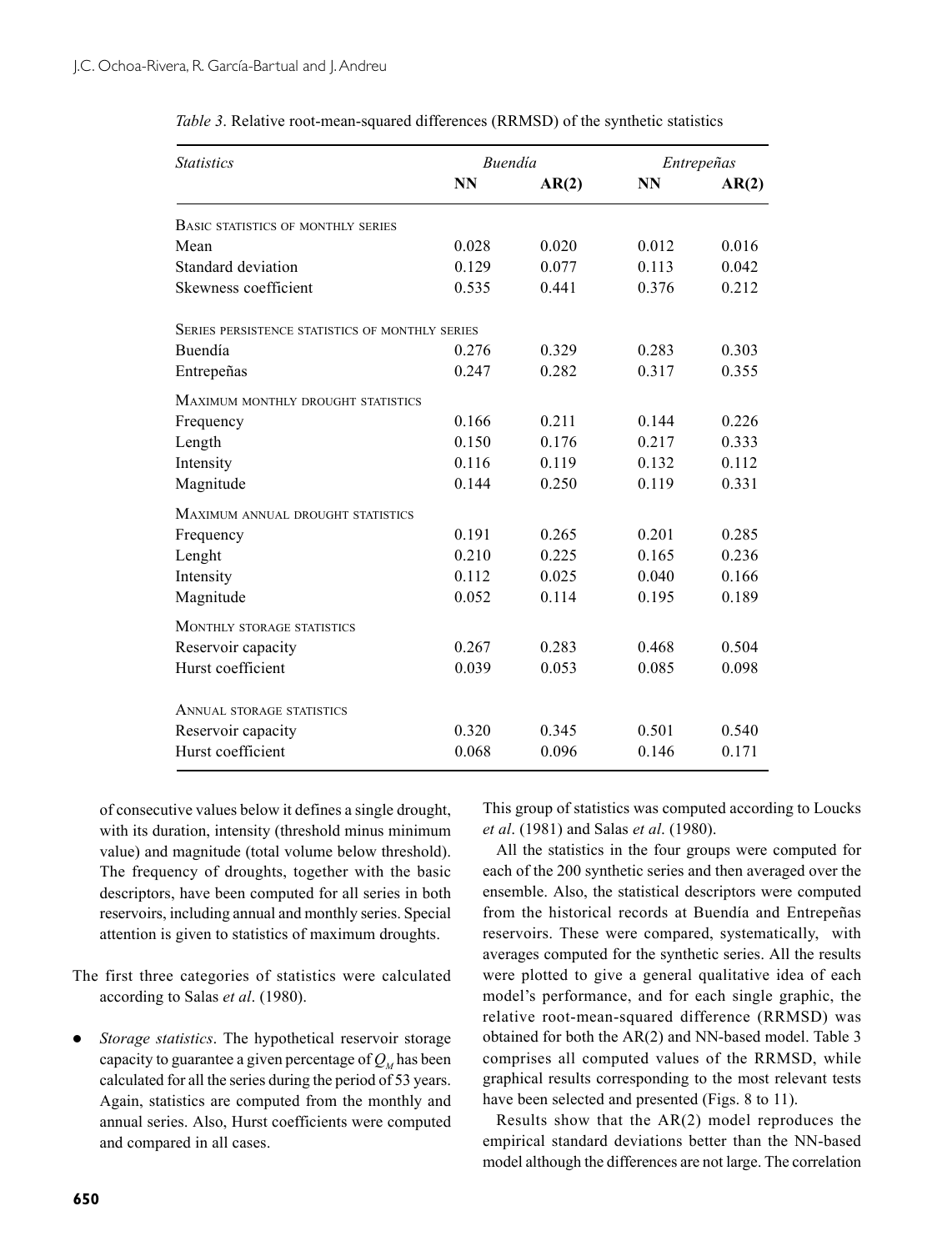

Fig. 8. *Basics statistics and series persistence statistics. Historical values* v*. synthetic values*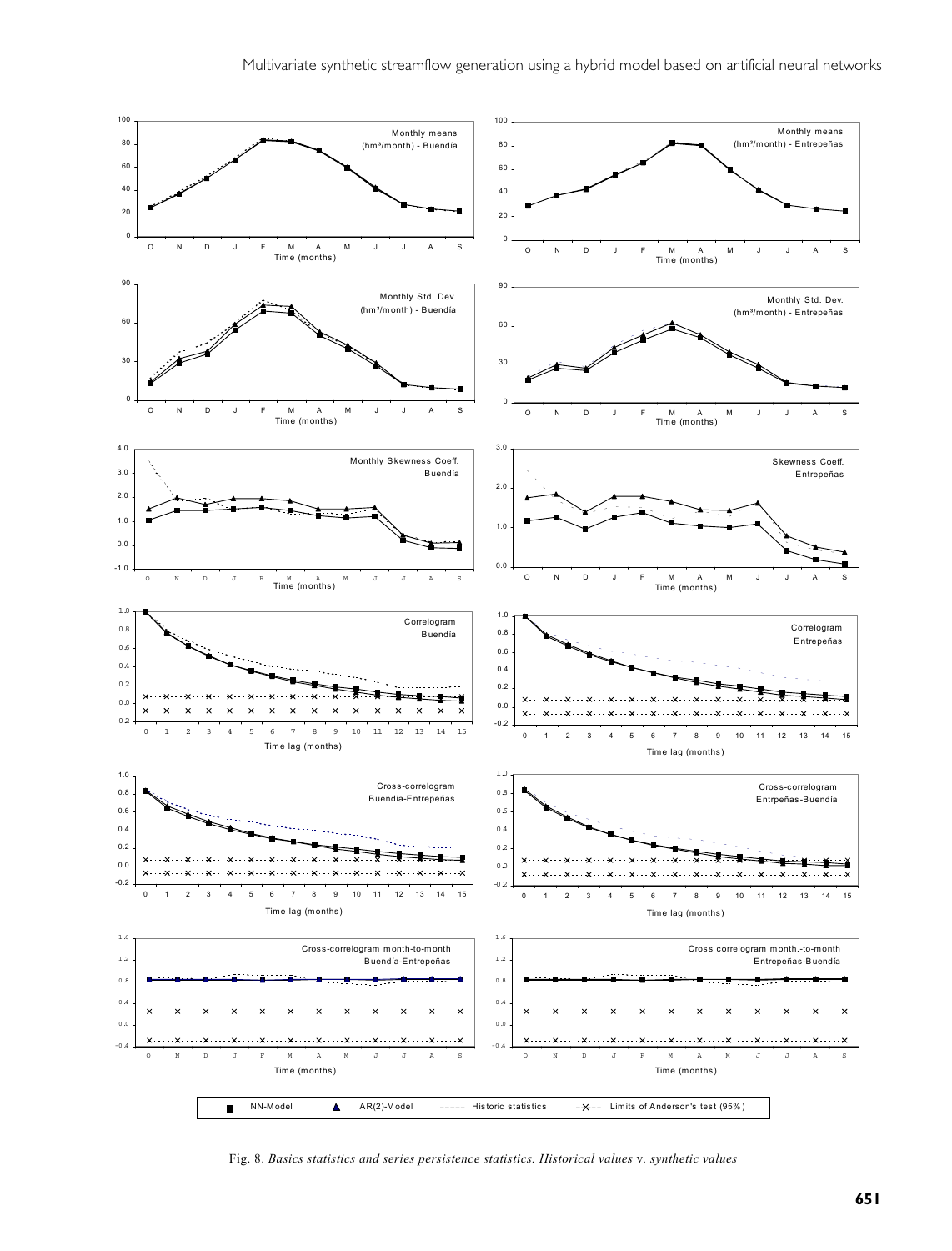

*Fig. 9. Lenghts of maximum droughts. Historical values* v*. Synthetic values*



*Fig. 10. Magnitudes of maximum droughts. Historical values* v*. Synthetic values*



Fig. 11. *Monthly storage capacity. Historical values* v*. Synthetic values*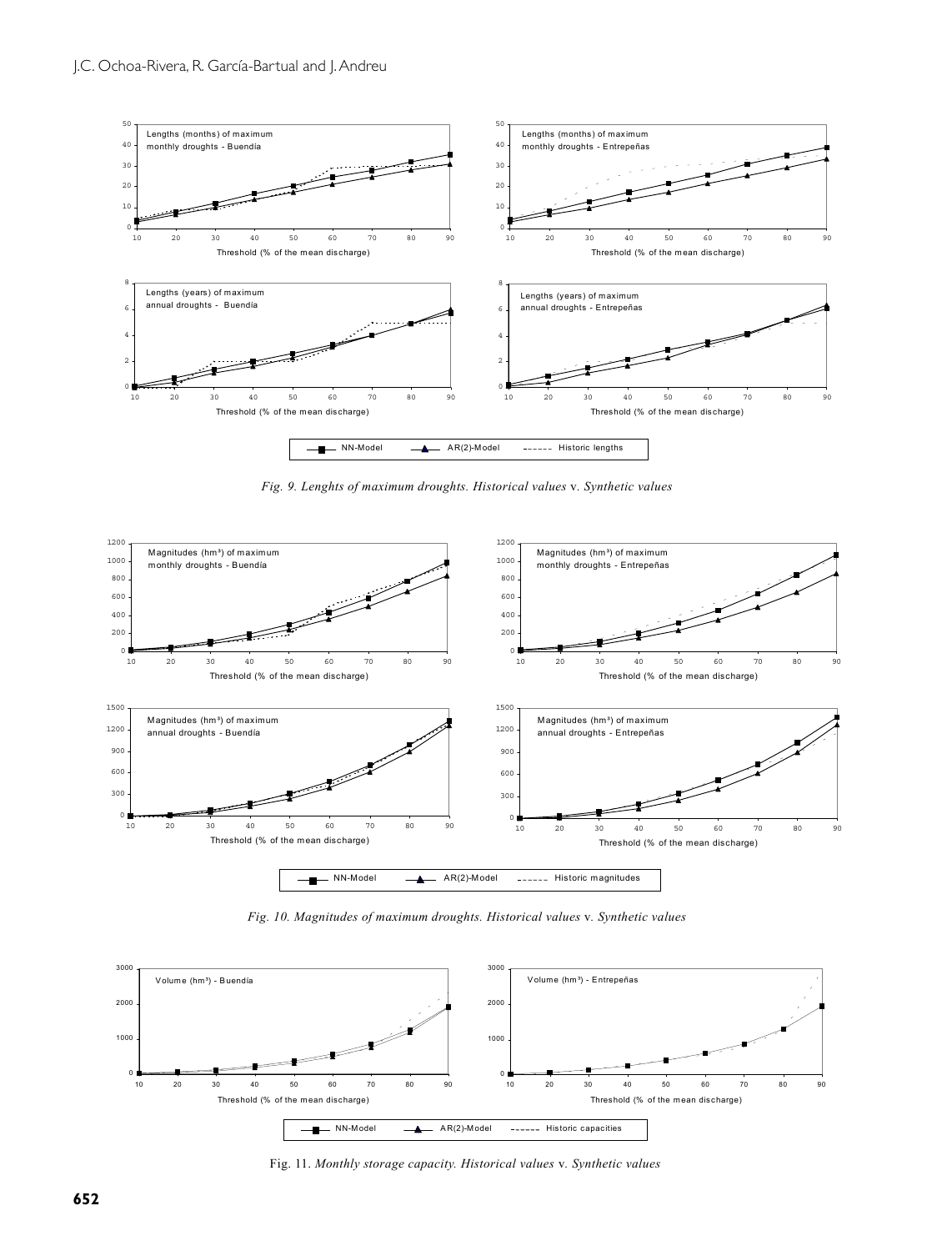| Reserv. Site         | Hist. | NN   | <i>AR(2)</i> |
|----------------------|-------|------|--------------|
| Buendía <sup>.</sup> |       |      |              |
| Monthly value        | 0.76  | 0.73 | 0.72         |
| Annual value         | 0.73  | 0.68 | 0.66         |
| Entrepeñas:          |       |      |              |
| Monthly value        | 0.82  | 0.75 | 0.74         |
| Annual value         | 0.82  | 0.70 | 0.68         |

*Table 4*. Hurst coefficients

persistence shown by the historical series is not reproduced adequately by any of the models, as Fig. 8 shows, and a similar conclusion stands for cross-correlations. Nevertheless, this underestimation of correlations is more evident in the AR(2) case, while the NN-based generator tends to keep better significant correlation values for larger lags, behaviour which is more acceptable than that of the AR(2) model. On the other hand, the same figure shows that month-to-month cross-correlations are equally well reproduced by both models.

The results concerning basic statistics show the NN model as favourite, particularly when the most relevant descriptors are considered, i.e. the duration and magnitude of droughts. Figures. 9 and 10 show results for maximum droughts. AR(2) underestimates the magnitude of droughts significantly, while the NN approach reproduces the historical drought statistics much better. When the droughts are identified from the annual series, similar conclusions can be reached. Maximum droughts resulting from different discharge thresholds, are reproduced better by the NN model. Figs. 9 and 10, for both reservoir sites, show empirical and synthetic statistics of duration and magnitude of droughts derived from monthly and annual series.

Storage statistics are well reproduced by both models for thresholds of 70% of  $Q_{\mu}$  or lower; results for both models are almost equivalent (Fig. 11). Concerning Hurst coefficients, Table 4 shows that in all cases the models underestimate empirical values, although the NN model gives lower differences.

# **Conclusions**

A hybrid model is proposed as a practical tool for multivariate generation of monthly streamflow series at two geographical sites located in the Tagus River basin in Spain. The model consists of a deterministic core defined in terms of a one-hidden-layer feed-forward neural network with two hidden nodes, plus a stochastic part built with a multivariate

white noise component. Historical discharge records were used to train and test the potentials of the model for generation of practical hydrological scenarios. The validation process of the developed model was carried out as usual with this kind of model: the comparison between historical and synthetic statistics which are relevant in the framework of water resources systems managment and planning. For comparative purposes, the well-known multivariate AR(2) model was also applied on an identical basis.

The combined stochastic-NN approach outperforms the purely stochastic AR(2) model, particularly for drought related statistics. It can be concluded that the proposed hybrid model is a viable alternative for future applications, in competition with linear purely stochastic autoregressive models. The present results demonstrate, qualitatively, its value for synthetic generation of monthly streamflow series in water resources system analysis. Its full potential should be explored in other similar studies that incorporate a larger number of related series at different locations. Other network architectures should be also explored, while different training techniques might be required for an efficient operation, as the number of locations is increased and the network becomes more complex. The authors are now working on new case studies, which include a larger number of stations. Preliminary results indicate that the hybrid technique proposed herein performs well when applied to synthetic generation of monthly streamflows at three sites.

### **Acknowledgements**

The research grants from the Spanish Ministry of Education and Culture (CICYT project HID99-0656) and European Commission (INCOMED "WAMME" project ICA3.199.00014) are acknowledged. Likewise, authors do appreciate the thorough review work by the anonymous reviewers, which not only made it possible to enrich the paper, but also gave us key hints for future improvements of the methodology.

### **References**

- Andreu, J., Capilla, J. and Sanchís, E., 1996. AQUATOOL, a generalized decision-support system for water-resources planning and operational management. *J. Hydrol.,* **177**, 269– 291.
- Anmala, J., Zhang, B. and Govindaraju, R.S., 2000. Comparison of ANNs and empirical approaches for predicting watershed runoff. *J. Water Resour. Plan. Man.-ASCE,* **126**, 156–166.